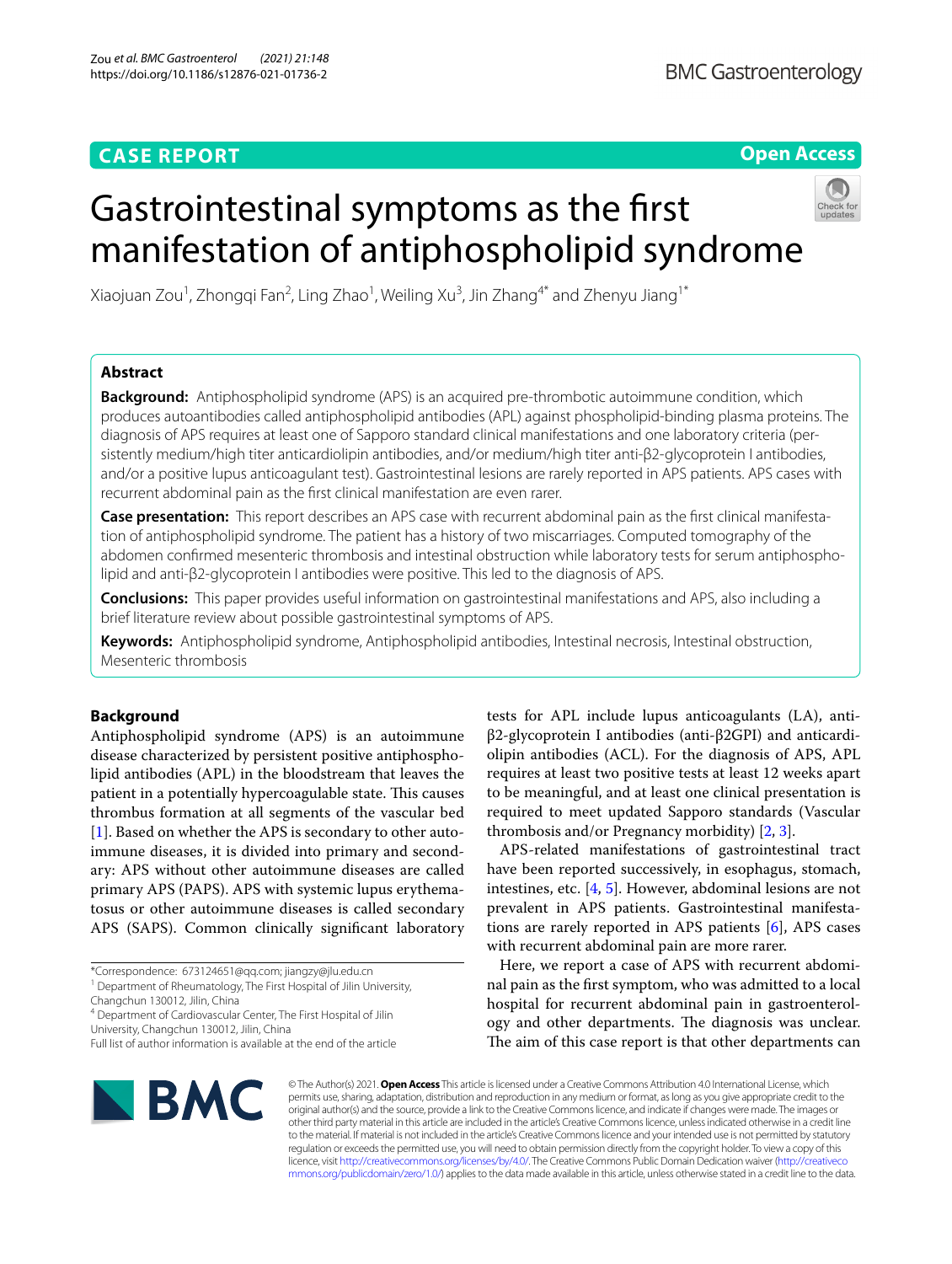strengthen their understanding of APS. These departments will be able to achieve early diagnosis and early treatment and be able to adopt an appropriate treatment plan according to relevant literature and guidelines. This will achieve good efficacy and reduce missed diagnosis.

## **Case presentation**

A 32-year-old woman was admitted to the gastroenterology department for upper abdominal pain. Gastroenteritis was continually managed using omeprazole. The treatment relieved her symptoms just a little. The symptoms of upper abdominal pain appeared intermittently for about 8 months. Repeated visits to the gastroenterology department and other departments in the local hospital were made. Omeprazole treatment for gastroenteritis was continued. However, the symptoms were still not improving. Finally, the patient went to the local gastrointestinal surgery department. The abdomen computed tomography examination was performed, which revealed that thrombosis had occurred in the portal vein, superior mesenteric vein and splenic vein (Fig. [1\)](#page-1-0). The thrombus did not improve even after repeated visits in gastrointestinal surgery and vascular surgery. The patient was referred to the Rheumatology Department in the hospital for the aggravation of abdominal pain, involving the whole abdomen.

The patient had two abnormal abortions in past medical history. Abnormal physical examinations included total abdominal tenderness, rebound pain and muscle tension. The patient declined for abdominal palpation. Laboratory investigations showed raised APL (anti-β2GPI 143R U/mL, ACL IgM 70 U/mL, ACL IgG 20 U/mL). Renal biochemistry, hepatobiliary biochemistry, serum lipid profle, muscular enzymes and thyroid function were normal. Computed tomography of the abdomen confrmed multiple thrombi in superior mesenteric vein and other vessels, dilatation of the small intestine and spleen infarction (Fig. [2\)](#page-1-1).

The patient was diagnosed with antiphospholipid syndrome based on clinical manifestations, past medical history and auxiliary examination results. The patient did not meet the catastrophic antiphospholipid syndrome (CAPS) diagnostic criteria. The patient claimed a previous pregnancy loss and presented with characteristics of high-risk APL (Table [1](#page-1-2)). Moreover, the patient was affected by multiple abdominal vessels and viscus. Therefore, these fndings demonstrated that the patient based on the 2019 EULAR recommendations for the management of antiphospholipid syndrome in adults, was at high risk. The patient was administered with intravenous immunoglobulin (gamma globulin 40 mg daily) and glucocorticoid (methylprednisolone 40 mg daily) to limit further disease progression. Low molecular weight heparin (LMWH, enoxaparin 40 mg twice a day) therapeutic



**Fig. 2** Wedge-shaped low-density lesion in spleen without enhancement (splenic in-farction)

<span id="page-1-0"></span>

**Fig. 1** Multiple thrombosis of portal vein, splenic vein, superior mesenteric vein and some branches

<span id="page-1-2"></span><span id="page-1-1"></span>**Table 1** Antiphospholipid antibodies and other serological data of our patient

| Antiphospholipid antibody                   | Titer            |
|---------------------------------------------|------------------|
| Anticardiolipin-IgG (U/mL) (<12.0 U/mL)     | 20               |
| Anticardiolipin-IgM (U/mL) (<12.0 U/mL)     | 70               |
| Anti-β2 glycoprotein (U/mL) (< 20.0 U/mL)   | 143              |
| Lupus anticoagulant-dRVVT (ratio) $(< 1.2)$ | 1.49             |
| Anti-SSA-52/Ro52                            | Positive         |
| Anti-double-stranded DNA antibody (IIF)     | Positive (1:320) |

Characteristics of high-risk APL (1)  $\geq$  2 intervals of 12 weeks, presence of lupus anticoagulants (as determined by ISTH guidelines), (2) or the presence of any two or three aPL positive lupus anticoagulants, ACL, or anti-β2GPI, (3) or persistent high titer of APL

*IgG* immunoglobulin G, *IgM* immunoglobulin M, *dRVVT* dilute Russell viper venom time, *IIF* indirect immunofuorescence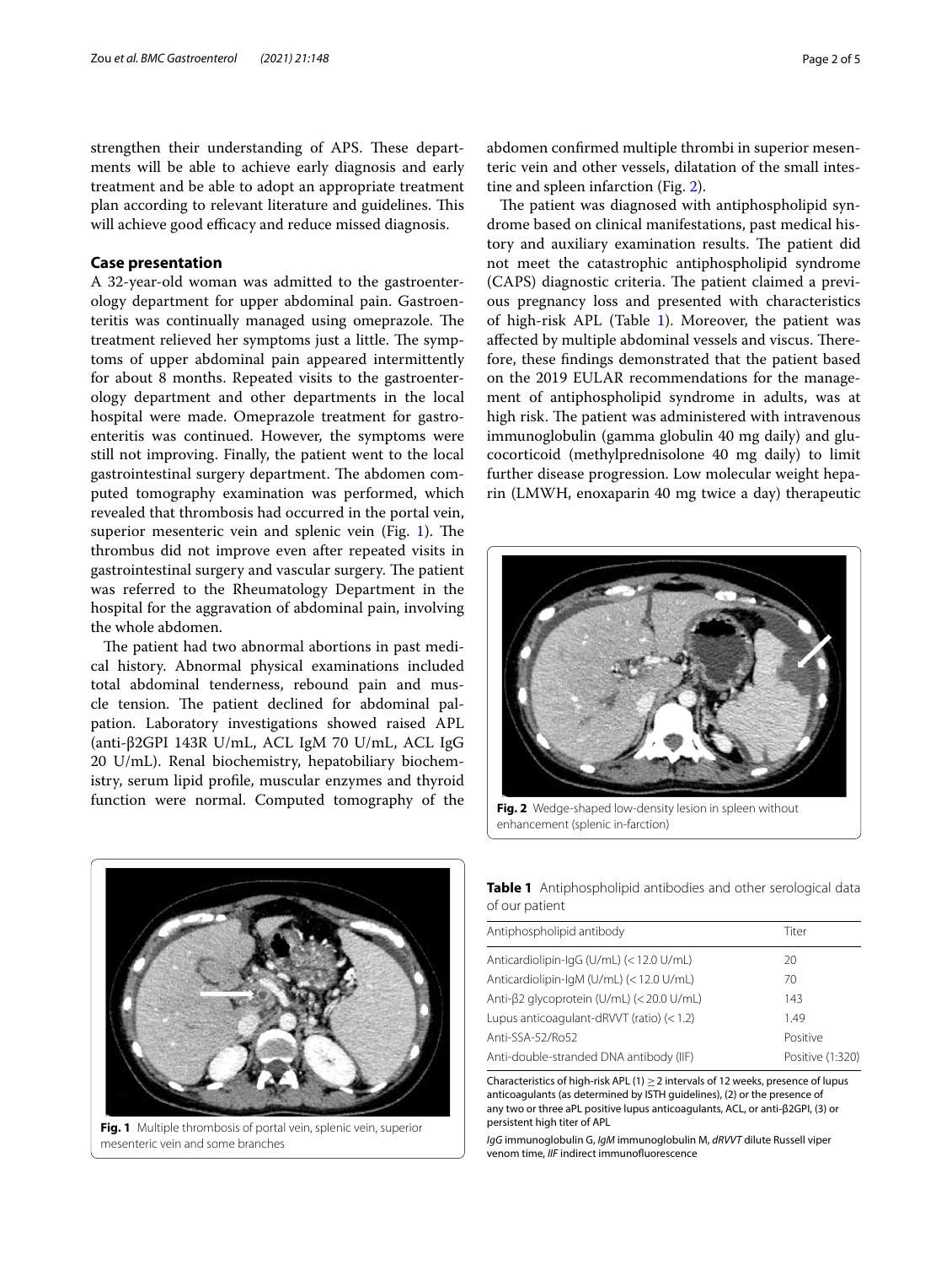dose was used for anticoagulant therapy. Abdominal pain was significantly improved after systemic treatment. The patient was discharged and put on warfarin given orally 3 mg daily, methylprednisolone 40 mg daily, and hydroxychloroquine 0.2 g twice daily to be taken with food.

After months of discharge, the patient was later hospitalized with recurrent abdominal pain. The patient complained about nausea, vomiting, abdominal distension, no defecation, and no exhaust during the last treatment in the Rheumatology Department. The abdominal computed tomography indicated incomplete ileus (Fig. [3](#page-2-0)). Gastrointestinal decompression and conservative medical treatment were performed frst. However, the therapeutic effect was not satisfactory. Therefore, the patient was transferred to the department of gastrointestinal surgery for surgical treatment. As for the reasons for the patient's admission, we consider the following two aspects: First, the patient had multiple mesenteric thromboses. Although anticoagulant therapy was applied, it could only prevent new thrombosis, the existing thrombosis could not be dissolved. Also, the collateral circulation was not completely established, leading to insufficient blood supply to the intestinal tract and nonmechanical obstruction. Second, although the patient regularly took warfarin anticoagulant therapy after discharge, the drug is greatly afected by diet and inconvenient monitoring, so the INR value outside the hospital was poorly controlled.

# **Discussion and conclusion**

APS is characterized by hypercoagulability of the blood. Thrombosis is the most common manifestation affecting blood vessels of any size. Therefore, APS is increasingly considered to be a multi-organ and multi-system disease with an expanding spectrum of clinical manifestations that may involve diferent organ systems [\[1](#page-4-0)].



<span id="page-2-0"></span>the small intestine

The prevalence of APL in the general population ranges between 1 and 5% [\[7](#page-4-6)]. But only a minority of these people develop APS. According to the latest large population-based study, APS occurred in 2 persons per 100,000 population per year. The estimated prevalence was 50 per 100,000 population [[8](#page-4-7)]. APS typically occurs in the fourth decade of life, and women are predominantly afected, especially in cases of secondary disease. Furthermore, there is no infuence of race in APS [[9\]](#page-4-8).

The most common thrombosis events included stroke (5.3%), transient ischemic attack (4.7%), deep vein thrombosis  $(4.3\%)$ , and pulmonary embolism  $(3.5\%)$  [[6](#page-4-5)]. However, abdominal manifestations in APS patients are rarely reported. Among the APS patients, liver involvement is the most common manifestation which is followed by gastrointestinal tract [[4](#page-4-3)].

Hamilton et al. reported a case in 1991 [\[10](#page-4-9)]. Related manifestations of gastrointestinal system have been reported successively, including esophagus [[11\]](#page-4-10), stomach  $[12]$  $[12]$  $[12]$ , intestines  $[13]$  $[13]$  $[13]$ , etc. Major related diseases include esophageal necrosis, esophageal rupture, gastric ulcer, intestinal infarction and infammatory bowel disease.

The pathogenic mechanism is mainly manifested in two aspects, thrombosis and autoimmune. Organic thrombosis forms extensively in the gastrointestinal tract vessels due to the hypercoagulability of APS. This led to ischemic injury of the gastrointestinal mucosa and mucosal necrosis [[11\]](#page-4-10). APS is an autoimmune disease that produces autoimmune antibodies in the body such as lupus anticoagulants. LA causes autoimmune esophagitis which reduced wall strength and increased the risk of spontaneous esophageal rupture [\[14](#page-4-13)].

Anticoagulation is the basis of treatment for APS patients. The choice of anticoagulation regimen should be based on the risk stratifcation of APS patients. Risk stratifcation includes characteristics of high-risk APL, history of thrombosis and/or obstetric APS, co-occurrence of other autoimmune diseases, and common risk factors for cardiovascular disease [\[3](#page-4-2)]. Prophylaxis with low-dose aspirin (75–100 mg daily) is recommended for asymptomatic APL patients which reduces the risk of adverse events such as antibody titers and thrombosis [[3\]](#page-4-2). Additionally, high-risk asymptomatic APL carriers with traditional cardiovascular risk factors should be actively controlled to prevent accelerated atherosclerosis, APS artery thrombosis, lifestyle changes and drug therapy [[3,](#page-4-2) [15\]](#page-4-14). Glucocorticoids, plasma exchange or intravenous immunoglobulins are not a routine treatment for APS. However, the combination of glucocorticoids, heparin, and plasma exchange or intravenous immunoglobulin is recommended as a frst-line treatment for CAPS patients.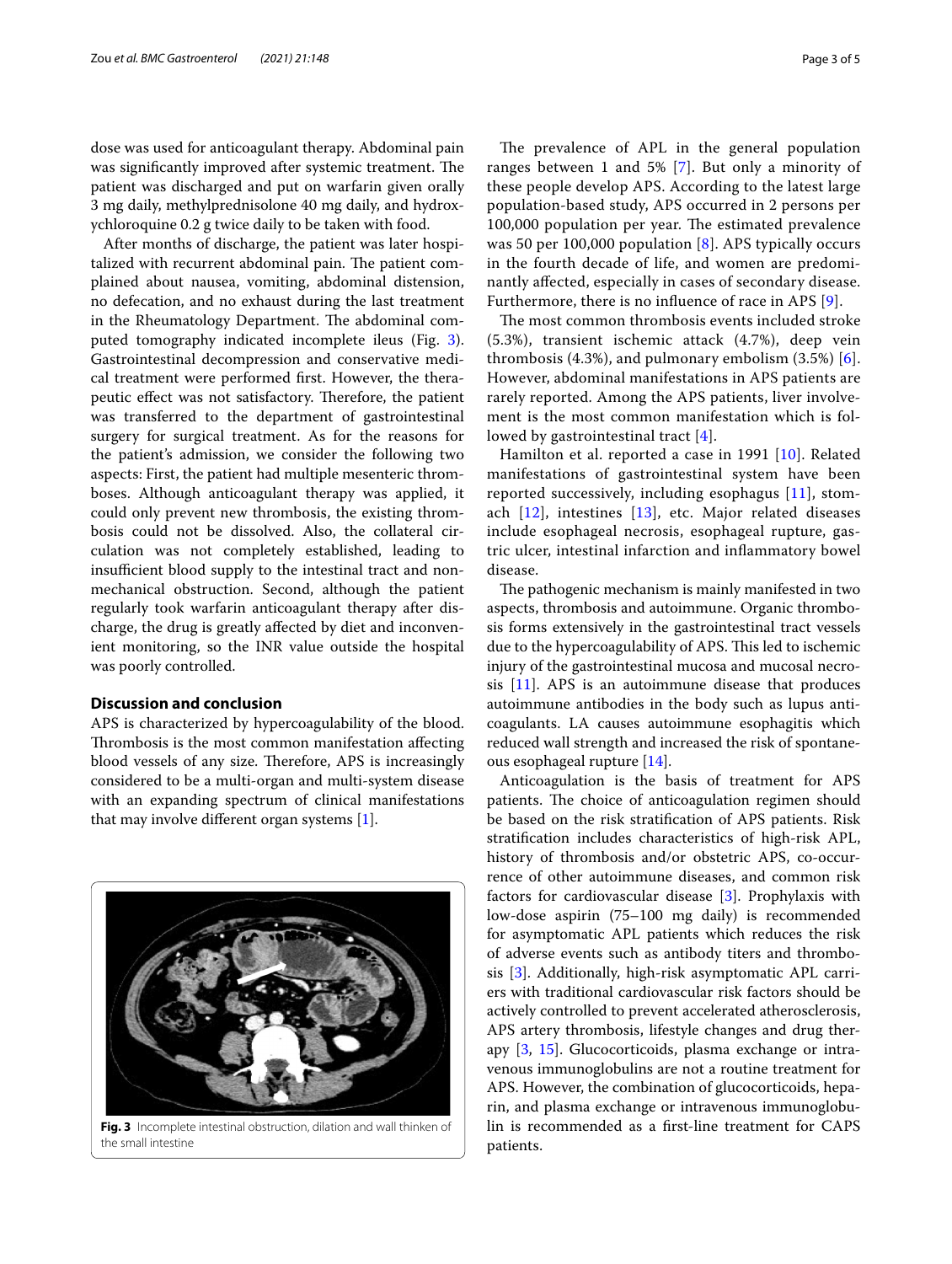For APS patients with the above-mentioned abdominal manifestations, anticoagulation therapy has been applied for a long time. The International Normalized Ratio (INR) 2–3 or INR 3–4 is suggested for warfarin treatment [[3\]](#page-4-2). Food and drug interference with increased risk of bleeding and compliance in APS patients with long-term use of warfarin as result of a regular laboratory testing is poor. Direct oral anticoagulants (DOAC, for instance Dabigatun, Rivaroxaban, Apisaban, idoxaban, etc.) inproves the situation.

DOAC is a single-enzyme anticoagulant drug which acts on the coagulation cascade. DOAC has the advantage of less interference with other drugs. It is not afected by diet and does not require routine INR evaluation [\[16\]](#page-4-15). Cochrane systematic review demonstrated that there is insufficient evidence to support or oppose the use of DOAC in thrombotic APS [\[17\]](#page-4-16). However, in recent randomized clinical trials of drugs and meta-analyses, APS patients taking DOAC had a higher risk of thromboembolism recurrence. These APS patients also had a higher incidence of major bleeding events than APS patients taking warfarin especially in patients with triplepositive APL [[18–](#page-4-17)[20](#page-4-18)]. Based on the above results, DOAC cannot be widely used in APS anticoagulant therapy. DOAC is only limited to patients with venous thrombosis whose INR cannot reach the standard after warfarin administration and patients with absolute contraindications of Warfarin [\[3](#page-4-2)].

Currently, there are new treatments for thrombotic APS, including anticoagulants supplemented with hydroxychloroquine, statins, vitamin D and sirolimus. Due to the efects of these drugs in thrombotic APS treatment there is a need for further studies [\[21\]](#page-4-19).

Surgery should be performed immediately for patients with intestinal necrosis or perforation indicated by clinical symptoms, imaging or laboratory tests [[22\]](#page-4-20). For doubtful patients, an open abdominal exploration should be performed to determine the viability of the bowel and thus the scope of resection [[23\]](#page-4-21). Surgical reconstruction of the arteries appears to be feasible from published cases. However, further research is needed to establish optimal anticoagulation regimes and long-term management after surgery [[24\]](#page-4-22). Moreover, large-scale clinical data with relevant retrospective analysis and other clinical studies are lacking to show whether surgical intervention brings long-term clinical benefts and improves long-term prognosis of patients with acute thrombus induced by APS.

Currently, there are no large or good controlled studies to guide clinical decision-making in terms of interventional therapy. Only a few successful cases of arterial thrombectomy have been reported [[25–](#page-4-23)[27\]](#page-4-24). There is no case of venous thrombectomy that has been reported. Additionally, eluting drug stent implantation is still controversial. A few studies cases have shown that intravenous/arterial thrombolytic therapy can successfully dissolve venous thrombosis [[28\]](#page-4-25) and efectively reduce acute macrovascular thrombosis [\[29\]](#page-4-26).

This case report is meaningful because the patient presented with recurrent abdominal pain as the main clinical manifestation. Ischemic gastrointestinal manifestations implicated a rare initial presentation of antiphospholipid syndrome. The patient was finally diagnosed as APS after going to several hospitals and related departments. In this case, the patient's gastrointestinal vascular lesions were evaluated based on computed tomography. A recent study has shown that advanced magnetic resonance (MR) imaging can predict esophageal varices in patients with cirrhosis [[30\]](#page-4-27). Based on the above research result, we believe that advanced MR imaging has great potential for further evaluation of gastrointestinal angiopathy in APS patients in the future. Anticoagulant regimen was strictly implemented for the treatment of this case. This was based on the above risk stratification of APS patients. The patient was administered with gamma globulin and methylprednisolone. However, the latest treatment advice does not mention intravenous immunoglobulin and glucocorticoid, considering the patient's past multiple abortions and the impact of multiple blood vessels and organs. The patient was transferred to gastrointestinal surgery for intestinal obstruction in cases where anticoagulant therapy failed to control the thrombotic progression and intestinal obstruction occurs.

In conclusion, APS-related gastrointestinal manifestations are diverse, complex, nonspecifc, and easily confused with other abdominal diseases, which led to misdiagnosis. Therefore, other departments should have a proper understanding of APS. Cooperation among departments should be strengthened to achieve early detection, early diagnosis and early treatment to avoid delaying the initiation of treatment. Few cases of APS-associated gastrointestinal manifestations have been reported and the incidence was very low in many studies. However, the true incidence of APS-related gastrointestinal manifestations may be underestimated. A high suspicion index for any signs of abdominal involvement should be considered in patients with APS. Therefore, this report provides useful information on gastrointestinal manifestations and APS.

#### **Abbreviations**

APS: Antiphospholipid syndrome; APL: Antiphospholipid antibodies; LA: Lupus anticoagulants; Anti-β2GPI: Anti-β2-glycoprotein I antibodies; ACL: Anticardiolipin antibodies; CAPS: Catastrophic antiphospholipid syndrome; LMWH: Low molecular weight hepa-rin; INR: International Normalized Ratio; DOAC: Direct oral anticoagulants.